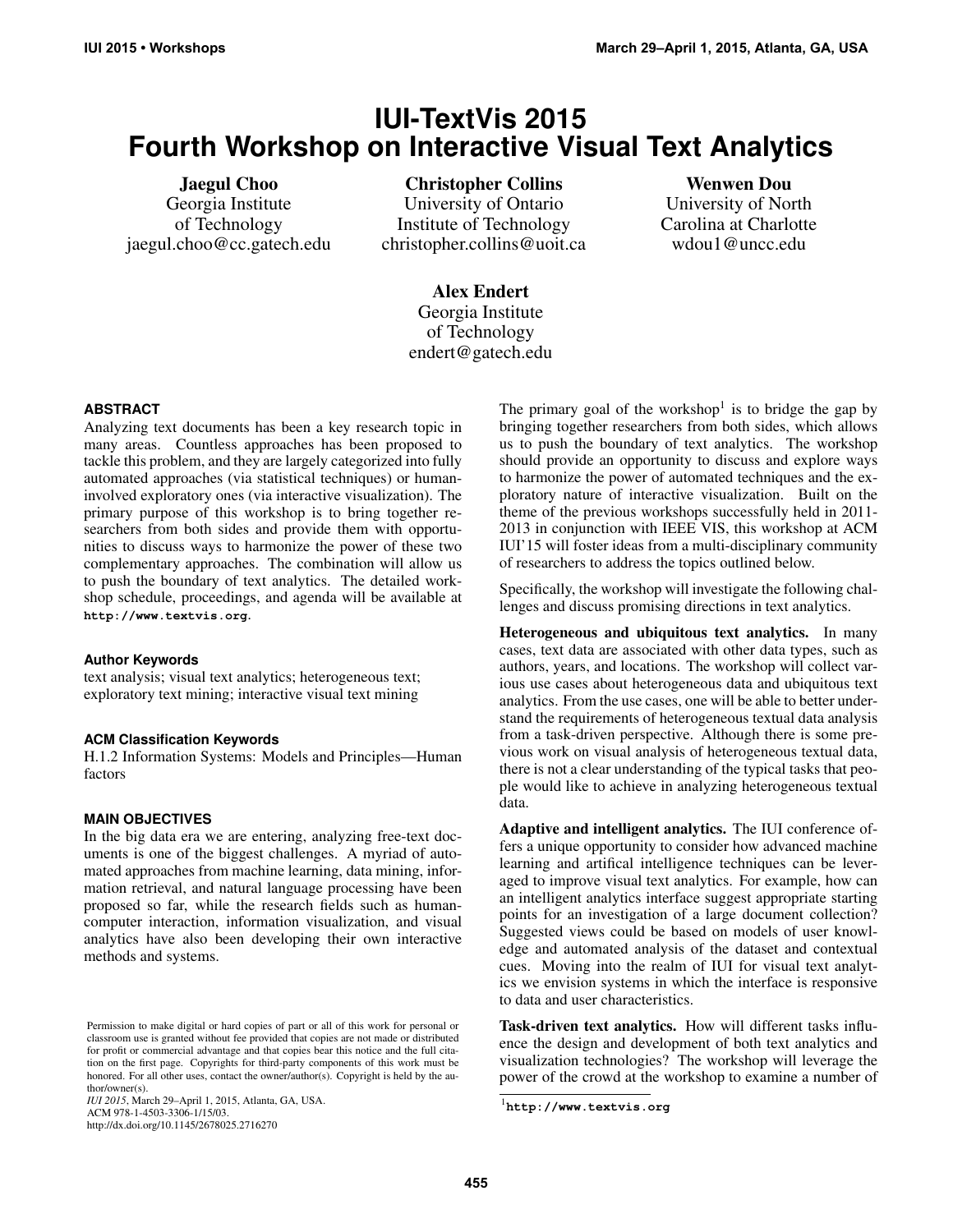use cases and draft a taxonomy that characterizes the design dimensions of the space and can also be used to guide the future design and development. Second, based on the use cases, the workshop will examine how to best leverage state-of-theart text analytics and traditional data mining techniques in conjunction with novel interactive visual analytics to address the challenges manifested by the collected use cases.

Interactive visual text mining techniques. Most of the automated text mining and natural language processing algorithms cannot fully understand the semantics of textual data. The workshop will address how to improve them via humanin-the-loop interactive visualization techniques.

Real-time streaming text visual analytics. Nowadays, a lot of textual data from social media such as twitter has real-time aspects. The workshop will present the studies addressing these aspects through real-time text visual analytics systems and associated techniques.

Other than the above-mentioned topics, the workshop will broadly cover other related directions that can advance the state-of-the-art text analytics.

# **TOPICS OF INTEREST**

The topics of interest for the workshop include (but are not limited to) the following:

- User-adaptive approaches to visual text analytics
- Coupling of machine learning- or artificial intelligencebased systems with visualization for text analytics
- Visualization to improve automated algorithms and models for text data
- Coordinated visualizations of textual and non-textual data
- Visual metaphors for textual data or ubiquitous text analytics
- Perception and cognition in visual text analytics
- Systems, languages, and architectures for visual textual analytics
- Collaborative analysis of textual and linked data
- Real-time visualization of streaming textual data
- Visual opinion analysis from textual data
- Visual event identification and prediction from textual data
- Uncertainty in interactive visual textual analytics
- Industry-specific applications of visual analysis of textual data, e.g., retail, healthcare, government, etc.
- Studies and evaluation of textual data visualization techniques, systems, metrics, and bench-marks
- Standardized datasets and tasks for visual text analytics

## **ORGANIZERS**

The organizers and their qualifications are as follows:

# **Jaegul Choo**

Dr. Jaegul Choo is a research scientist in the School of Computational Science and Engineering at Georgia Institute of Technology. He received a Ph.D in computational science ang engineering from Georgia Institute of Technology in 2013. He is broadly interested in integrating data mining techniques with visual analytics. He primarily focuses on dimension reduction and clustering techniques, which play essential roles in visualizing and interacting with large-scale high-dimensional data. Recently, he has mainly worked on text visual analytics research including an interactive topic modeling visual analytics system based on nonnegative matrix factorization published in IEEE Transactions on Visualization and Computer Graphics in 2013. He has published in SDM, WSDM, WWW, DMKD, VAST, IEEE TVCG, IEEE CG&A, etc. and has served as a program committee in various conferences and workshops including VDA, SDM, AIS-TATS.

# **Christopher Collins**

Dr. Christopher Collins, Canada Research Chair in Linguistic Information Visualization, is an Assistant Professor of Computer Science at the University of Ontario Institute of Technology (UOIT). His research focus is interdisciplinary, combining information visualization and human-computer interaction with natural language processing to address the challenges of information management and the problems of information overload. His visual text analytics research has a focus on designing analytic interfaces for touch and gesture modalities. His publications have appeared in IEEE TVCG, IEEE VIS, EuroVis, ACM ITS, and other venues. Collins received his PhD in Computer Science from the University of Toronto in 2010. He collaborates with several universities, IBMs TJ Watson Research Laboratory, and a number of smaller software firms. He is a member of the IEEE Visualization and Graphics Technical Committee Executive.

## **Wenwen Dou**

Dr. Wenwen Dou is a research assistant professor in the department of computer scientist at UNC Charlotte. Her research interests include Visual Analytics, Text Mining, and Human Computer Interaction. In particular, her research lies at the intersection of interactive visualization and text mining, with the specific area referred to as Visual Text Analytics. She has conducted extensive research on interactive visual analysis of large text corpora, in particular with focus on temporal analysis and event extraction. Dou has worked with various analytics domains in reducing information overload and providing interactive visual means to analyzing unstructured information. She has experience in turning cutting-edge research into technologies that have broad societal impacts, partially demonstrated by supports from both academic and industry partners, including PNNL, US Army Research Office, US Special Operations Command, NSF, US Army Engineering Research and Development Center, and Lowes company Inc.

## **Alex Endert**

Dr. Alex Endert is an assistant professor in the School of Interactive Computing at Georgia Tech. His interests are